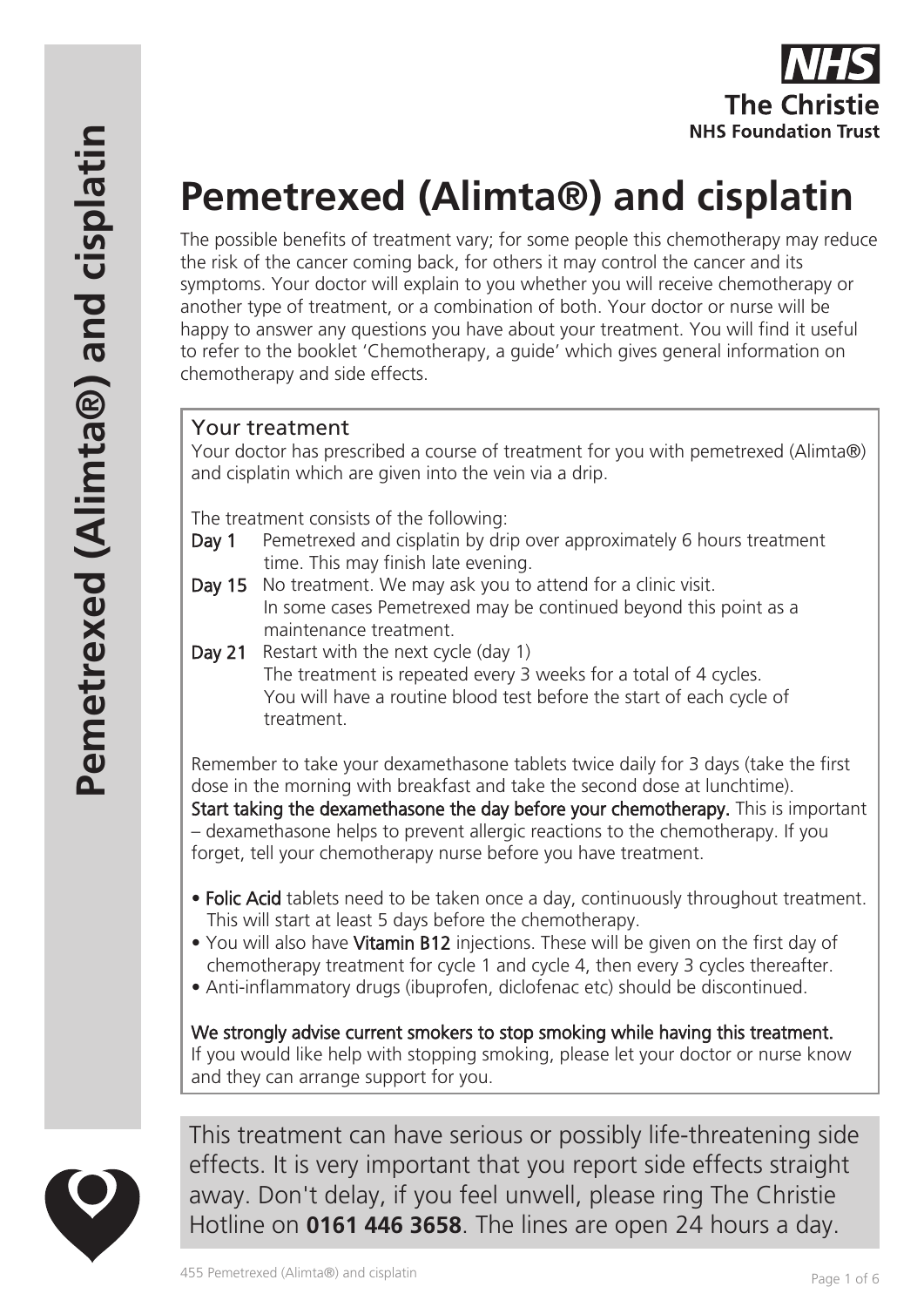# Dexamethasone

Remember to take your dexamethasone tablets twice daily for three days (or according to your doctors instruction). Start taking the dexamethasone the day before your chemotherapy. This is important dexamethasone helps to prevent allergic reactions to chemotherapy. If you forget, tell your chemotherapy nurse before you have treatment.

#### Please note:

• Your dexamethasone tablets should be taken with food as they may cause indigestion. They may also increase your appetite. You should take them earlier in the day, for example with breakfast and lunch, since they can make you feel more alert and prevent sleep.

• These dexamethasone tablets can alter your mood causing you to feel low, irritable or agitated. Please tell the doctor at your next clinic if this is a problem.

• Some people may have an immediate allergic reaction to the chemotherapy. You may feel short of breath, develop a rash on your body and have red flushes. This is temporary but call your nurse immediately. The nurse can give you an injection to stop this.

#### Blood sugar

Steroids can cause your blood sugar to rise. If you are diabetic then you may need to increase the dose of any diabetic medication you take (insulin or tablets). You should discuss this with your doctor before starting the chemotherapy.

## • Kidney function (Warning!)

It is important to monitor how your kidneys are working while you are having treatment. We will do this through routine blood tests or GFR test (the most accurate test of kidney function). It is important to drink plenty of fluids (about 2 litres) before and for a few days after chemotherapy.

## Flu vaccinations

Is it alright for me to have a flu jab during the time I'm having chemotherapy? It's safe to have a flu jab, but depending on the sort of chemotherapy you have had, it may not give quite as much protection against infection as usual. Some patients may need two vaccinations. However, if you're thinking of having any other vaccinations, do check with your Christie doctor first, because some vaccines should be avoided.

## Possible side effects

Chemotherapy can cause many different side effects. Some are more likely to occur than others. Everyone is different and not everyone gets all the side effects. Most side effects are usually temporary, but in some rare cases they can be life-threatening. It is important to tell your hospital doctor or nurse about any side effects so they can be monitored and, where possible, treated.

# Common side effects (more than 1 in 100)

## • Increased risk of serious infection

You are vulnerable to infection while you are having chemotherapy. Minor infections can become lifethreatening in a matter of hours if left untreated. Symptoms of infection include fever, shivering, sweats, sore throat, diarrhoea, discomfort when you pass urine, cough or breathlessness. We recommend that you use a digital thermometer so you can check your temperature. You can buy one from your local chemist. You may be given injections or antibiotics to help reduce the risk of having a serious infection.

## If you feel unwell, you have symptoms of an infection or your temperature is 37.5°C or above, or below 36°C contact The Christie Hotline straight away.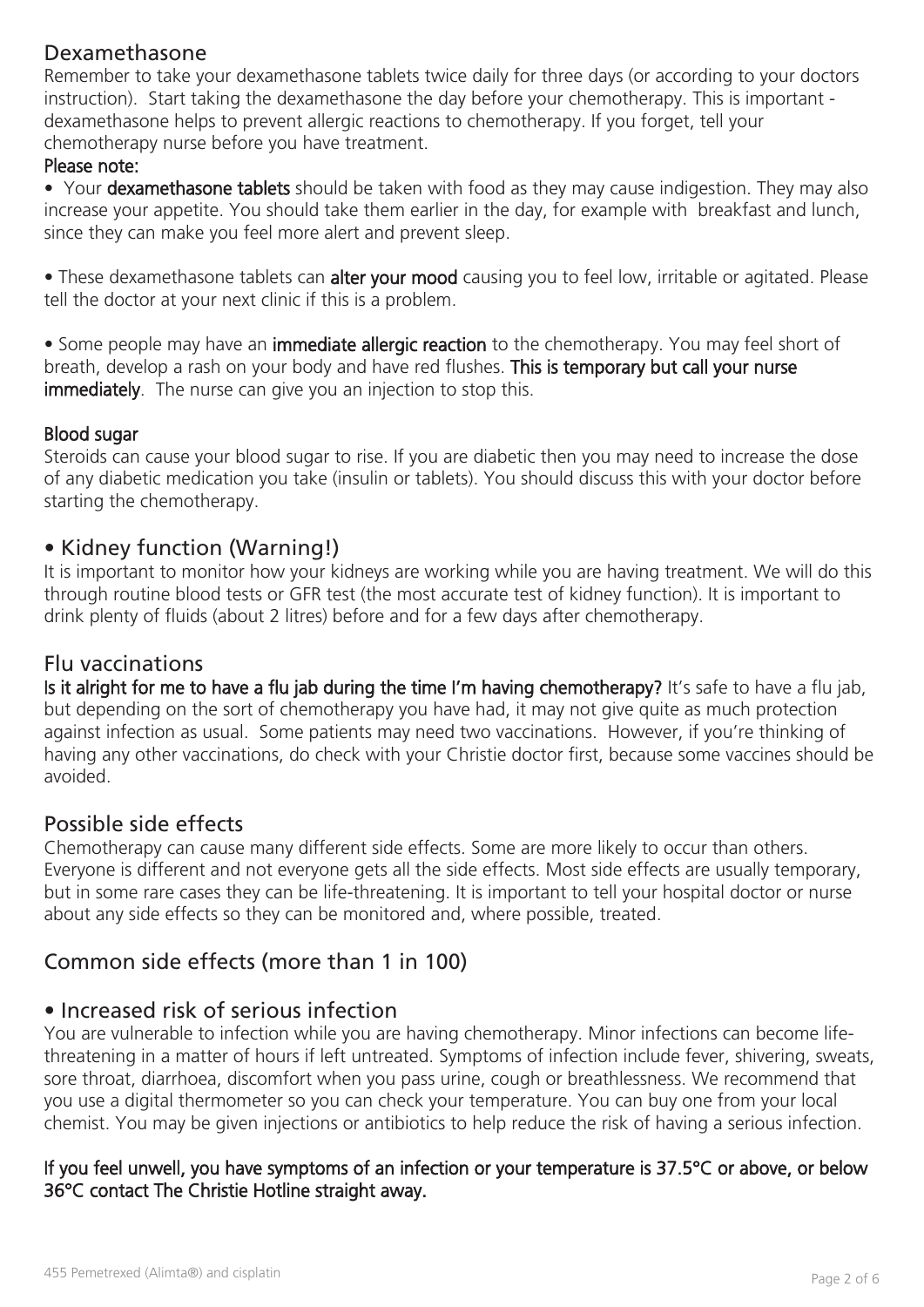# • Anaemia (low number of red blood cells)

While having this treatment you may become anaemic. This may make you feel tired and breathless. Let your doctor or nurse know if these symptoms are a problem. You may need a blood transfusion.

## • Bruising or bleeding

This treatment can reduce the production of platelets which help the blood clot. Let your doctor know if you have any unexplained bruising or bleeding, such as nosebleeds, bloodspots or rashes on the skin, and bleeding gums. You may need a platelet transfusion.

# • Nausea and vomiting (sickness) (Warning!)

The severity of this varies from person to person. Anti-sickness medication will be given along with your chemotherapy to prevent this. You will also be given anti-sickness tablets to take at home. If you continue to feel or be sick, contact your GP or this hospital, because your anti-sickness medication may need to be changed or increased.

## • Lethargy

Some chemotherapy may make you feel tired and lacking in energy. It can be frustrating when you feel unable to cope with routine tasks. If you do feel tired, take rest and get help with household chores. If necessary, take time off work. Gentle exercise such as a daily walk can be beneficial.

## • Sore mouth

Your mouth may become sore and dry, or you may notice small mouth ulcers during this treatment. Drinking plenty of fluids and cleaning your teeth regularly and gently with a soft toothbrush can help to reduce the risk of this happening. We can prescribe a mouthwash for you to use during treatment. You can dilute this with water if your mouth is sore. Ask your doctor or nurse for further advice. There is also general mouth care information in the chemotherapy booklet. If you continue to have a sore mouth, please contact The Christie Hotline on 0161 446 3658.

## • Tinnitus and high frequency hearing loss

You may develop tinnitus (ringing in the ears), this sensation should subside when your treatment finishes. Please tell your doctor if this occurs. High frequency hearing loss can also occur with this chemotherapy. This may be permanent.

## • Skin rash

You may develop a skin rash. This is usually mild and easily treated. Please tell your doctor on your next visit.

## • Diarrhoea

If this becomes a problem while you are having treatment, anti-diarrhoea tablets can be bought from a pharmacy or prescribed by your GP for a temporary period until this is resolved. If the problem persists contact The Christie. If you develop severe diarrhoea it is important to contact this hospital straightaway as this may be a sign of a serious infection. Don't delay!

## • Constipation

This occasionally occurs in the long-term. Try to drink plenty of fluids and eat foods high in fibre. Tell your doctor who may prescribe a suitable laxative. Ask the staff for a copy of 'Eating - help yourself' which has useful ideas about diet when you are having treatment.

## • Kidney damage

Both cisplatin and pemetrexed can affect the way your kidneys work. In rare cases cisplatin can cause long term damage to the kidneys. Your kidney function will be closely monitored with a blood test at each clinic visit.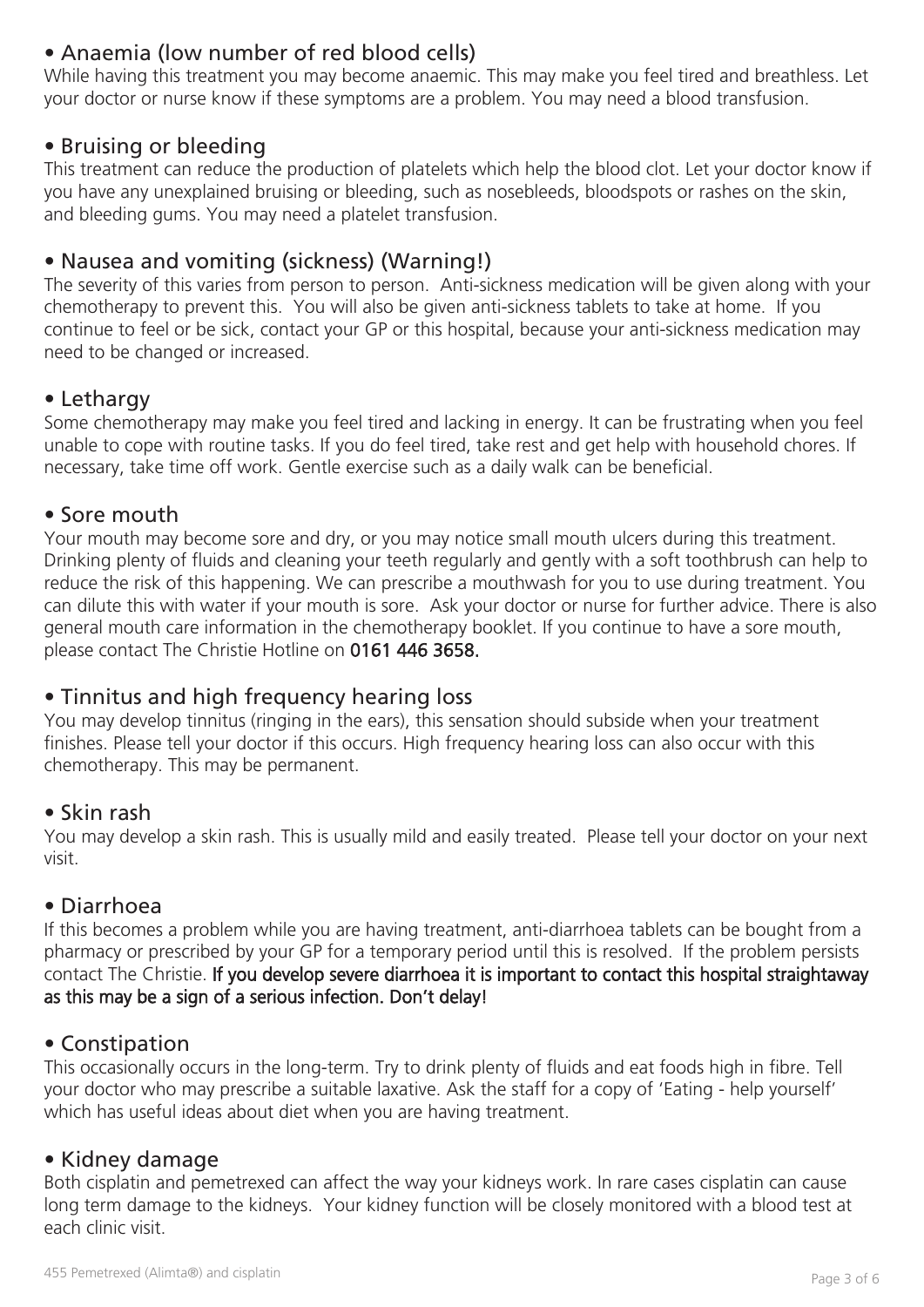# • Possible hair thinning

You may lose some of your hair although this is not usually total hair loss. The hair falls out gradually 10 to 14 days following your first course of treatment. The time scale varies from person to person. Please remember that this is a temporary side effect and your hair will grow back when your treatment is completed. Very rarely, hair loss can be permanent.

The cancer information centre offers a coping with hair loss service to all patients where support, information and advice will be given. Drop in, contact 0161 446 8100 or email informationcentre@christie.nhs.uk. Information about the wig service can also be found here and vouchers for wigs can also be obtained for eligible patients. The wig room also provides a drop in service, please see The Christie leaflet 'The wig fitting service' for further information.

The Maggie's Centre runs a Talking Heads hair loss support workshop for anyone who is anticipating or experiencing hair loss (both men and women). These sessions cover the practicalities of hair loss as well as offering support with its emotional impact. Contact Maggie's on 0161 641 4848 or email manchester@maggiescentres.org.

## • Sore eyes

Inflammation and watering eyes can occasionally occur. Please let your nurse or doctor know if your eyes feel uncomfortable.

# Uncommon side effects (less than 1 in 10)

## • Blood clots (Warning!)

During chemotherapy you are more at risk of blood clots in the legs (DVT) or lungs (PE). Occasionally these clots can be life-threatening. To help prevent clots, keep mobile and drink plenty of non-alcoholic fluids.

## • Chest pain

If you experience chest pain, please tell your doctor or nurse so you can discuss treatment options. In an emergency you should go immediately to your nearest accident and emergency department.

## • Tingling and numbness in the fingers or toes

This is only usually mild and temporary but sometimes lasts for some time or becomes permanent. Please report these symptoms to your doctor on your next hospital visit.

## • Strange taste

Occasionally during treatment you may experience a strange taste, sometimes known as metallic or bitter. A strongly flavoured sweet or mint will help to disguise this.

# Rare side effects (less than 1 in 100)

## • Cardiotoxicity (Warning!)

This treatment can affect the way the heart works but this is usually temporary. You may have tests to see how well your heart is working before, during and sometimes after treatment. If you have pain or tightness in your chest, feel breathless or notice changes to your heartbeat at any time during or after treatment, tell a doctor straight away. These symptoms can be caused by other conditions but its important to get them checked by a doctor.

## • Extravasation

Extravasation is when chemotherapy leaks outside the vein. If you develop redness, soreness or pain at the injection site at any time please let us know straight away.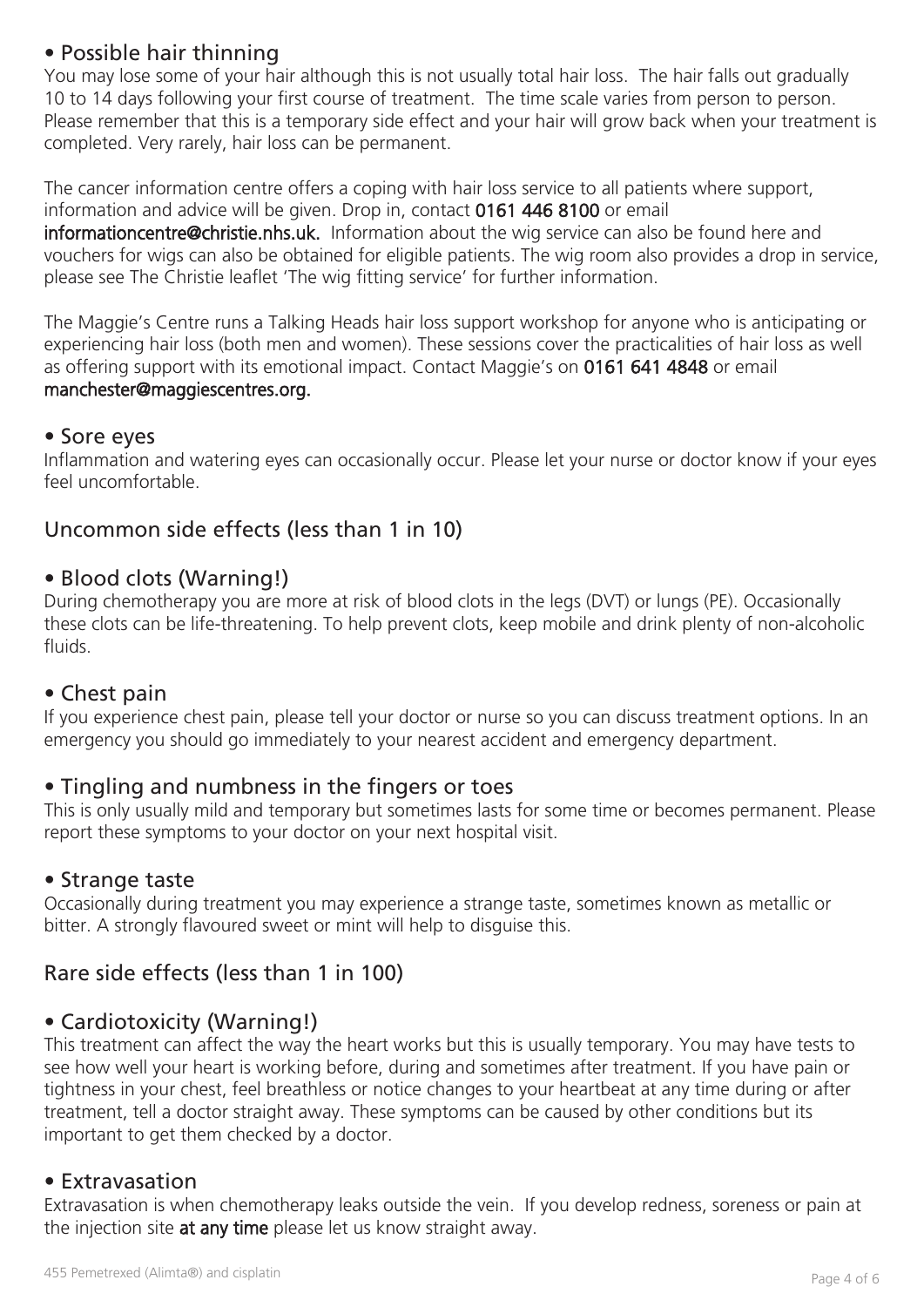# Serious and potentially life threatening side effects

In a small proportion of patients chemotherapy can result in very severe side effects which may rarely result in death. The team caring for you will discuss the risk of these side effects with you.

## Other medicines:

Please ask your doctor at The Christie for advice about any other medication you are taking, including non-prescribed medicines, complementary therapies and herbal medicines.

# Sex, contraception and fertility

Protecting your partner and contraception: We recommend that you or your partner use a condom during sexual intercourse while you are having the course of chemotherapy. Chemotherapy is dangerous to unborn babies and this will also protect you and your partner from any chemotherapy drugs that may be present in semen and in the vagina. If you suspect that you may be pregnant please tell your doctor immediately.

Fertility: This chemotherapy may affect your ability to have children. Your doctor or nurse should have discussed this with you. If not, please ask them before you start treatment.

## • for female patients only

#### Loss of periods

Due to the effect of chemotherapy on the ovaries, you may find that your periods become irregular or stop. This is more likely in women over the age of 40 when most women will notice some change in their periods. It is less common in women under the age of 40 but does still happen and can result in significant menopausal symptoms (see section below). Even if your periods stop completely during chemotherapy your periods may come back several years later. This means that you may be able to become pregnant even many years after chemotherapy. It is very important to use contraception if you don't want to get pregnant.

#### Menopausal symptoms

When the ovaries stop working due to chemotherapy or during a natural menopause most women experience symptoms such as hot flushes, sweats (night and day) and vaginal dryness. These hormonal changes can make the vagina feel as though it has shrunk and become less easy to stretch. This is called vaginal atrophy and can result in discomfort, pain on sexual intercourse, itching and recurrent urine infections. If your ovaries don't start to work again the vaginal symptoms can be permanent, although the flushes and sweats tend to reduce and stop over a small number of years. Some women who have already gone through menopause may notice their symptoms worsening for a time after chemotherapy.

The vaginal symptoms can start early and the longer they are left the harder they can be to treat. Please contact your specialist nurse either in clinic or by phone when the symptoms first develop if you would like help. Symptoms can be managed in several ways including gels, essential oil pessaries and sometimes local oestrogen replacement. You may also find it helpful to request the booklet 'Menopausal symptoms and breast cancer' by Breast Cancer Now (either from your specialist nurse, the cancer information centre at The Christie or online).

## Late side effects

Some side effects may become evident only after a number of years. In reaching any decision with you about treatment, the potential benefit you receive from treatment will be weighed against the risks of serious long term side effects to the heart, lungs, kidneys and bone marrow. With some drugs there is also a small but definite risk of developing another cancer. If any of these problems specifically applies to you, the doctor will discuss these with you and note this on your consent form.